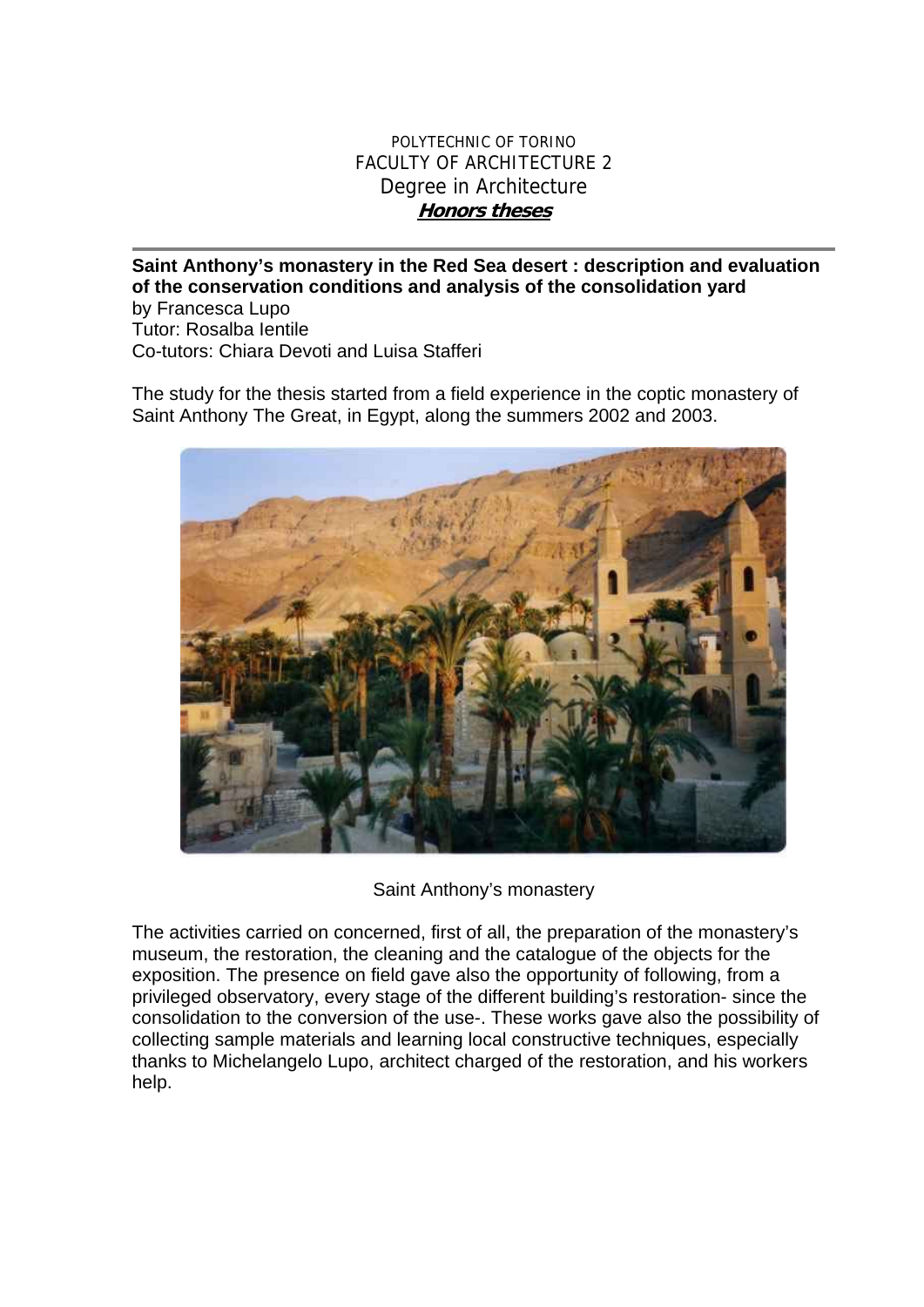The research has been supported by an historical inquiry- developed with the correlation of Mrs. Chiara Devoti - that dealt with different periods of the monastery, since his foundation by Saint Anthony in the fourth century, as a place for living and praying, until its expansion through the ages; the research shows the following transformations through its conformation as coenobite site, until its extension in progressive stages, quite recognizable in the present structure of the monastery. This step of knowledge, started on the yard with the collection of testimonies from the monks of the community, has continued with the research of travelling journals – actually conserved in the Bibliothèque Nationale de France in Paris- wrote by pilgrims and travellers who visited the monastery through the ages.

The historical section is probed also in the appendix, through some comparisons between the origins and development of the Coptic monasticism, and the principal characters of occidental monasticism, from the beginning to its evolution with Saint Benedict's rule.

The following section of the work develop the research about local constructive techniques, with a detailed analysis of different structural elements – foundation, walling, roof covering..- , construction materials employed on the yard and restoration techniques, between tradition and modern technology. These chapters –developed with the correlation of Mrs. Luisa Stafferi- also contain technical cards, pointing at scientific denomination, localisation, mechanical characteristics and ways of employment of different types of wood and stones.



The *rubbatya* before restoration